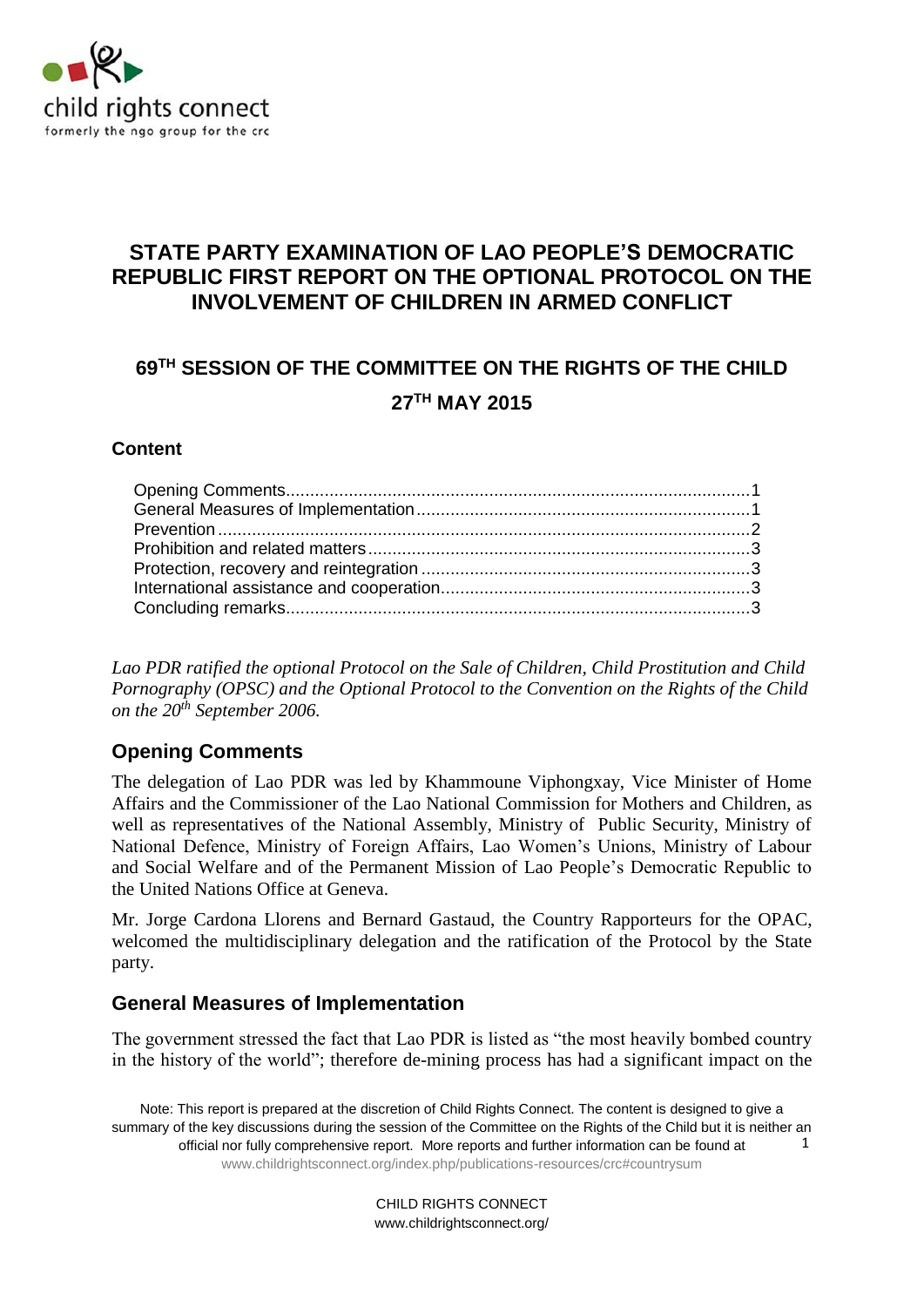children. The Committee was mostly concerned with children's bearing of arms, the recruitment of children to the armed forces and military schools.

The Ministry of Justice, with participation form different sectors, has ensured the implementation and dissemination of OPAC in mostly the northern and southern areas of Lao PDR. Implementation procedures are reviewed every 6 months, in two ways:

- 1) Progress at the local level
- 2) Review in relation to domestic and international law

The Committee stressed that the CRC has to be translated into national domestic law before full implementation so that it is not in contradiction to the current national law of Lao PDR.

#### *Legislation*

The delegation stated that combating all forms of violence, abuse and exploitation against the child is unacceptable. For Laos, the protection of the child is high on the agenda. The delegation noted that they were trying their best to create an enabling environment for the protection and promotion of the child. For this purpose they launched the National Plan of Action (2014-202) which is aimed at addressing all forms of violence. The National Association also adopted a new plan on the violence against women and children.

#### *Dissemination and training*

The delegation stated that the monitoring and implementation of OPAC is within the purview of National Defence. The government has established a committee at the Ministry which is a mélange of different ministries. Measures are taken to monitor the age of children recruited to armed forces. Also, information is being disseminated among the armed personnel regarding the Convention.

#### *Cooperation with civil society*

The delegation discussed that data collection and creating awareness has been one of the major challenges when it comes to protecting the rights of the children. However, they also stated that the government is trying to strengthen the environment and is receiving support from the UN agencies and other development agencies.

#### *Budget*

When questioned by the Committee regarding the budget allocation, the delegation stated that the funds have been taken from the National Defence budget.

## <span id="page-1-0"></span>**Prevention**

The government has increased attention to the prevention of recruitment of children under the age of 18. The committee expressed concern over the lack of knowledge of new military recruits' ages as the birth certificate program is not centralized or computerized. The government admitted a lack of "reliability and sustainability", but stated that for now the government must simply rely on hand-recorded birth certificates. However, the progress has been made by the government with the creation of a coordination committee on the civil administration of civil registration and vital statistics in order to better verify the age of new armed forces' recruits.

Many children are recruited due to poverty; the government has tried to combat the issue by creating target measures to reduce poverty in Lao PDR. The delegation claims to have